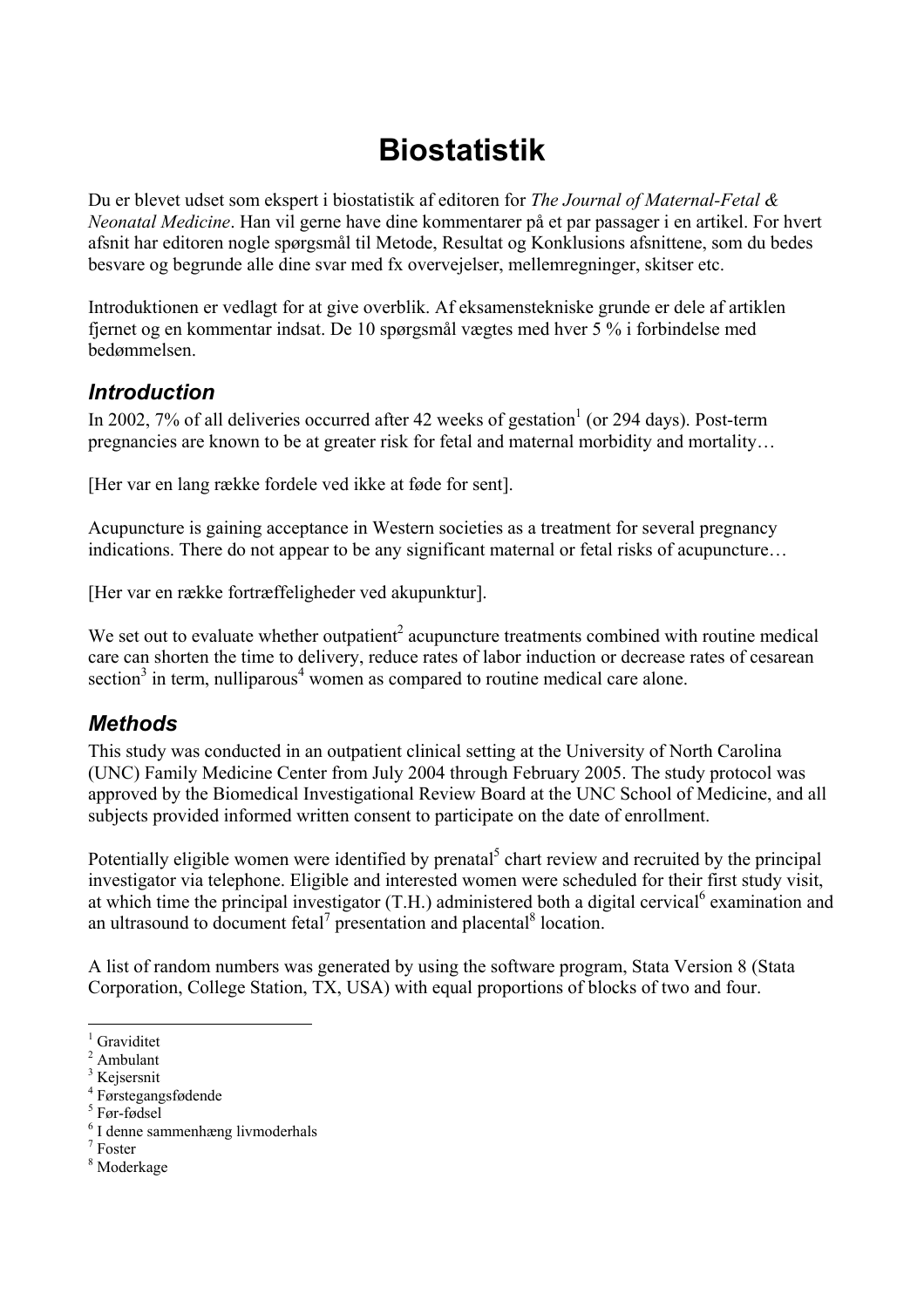Numbered, sealed, manila envelopes contained the group assignment and were opened by the principal investigator after all entry criteria were confirmed. Women were allocated to receive the acupuncture protocol along with routine medical care (acupuncture group) or routine medical care alone (control group). Care providers and patients were not blinded to the treatment arm assignment.

Acupuncture treatments were administered on three out of four consecutive days starting with the day of enrollment.

[Her var en masse detaljer om hvordan akupukkturen er givet.]

Patients allocated to the control group received routine medical care and were evaluated for a follow-up study visit three to four days following enrollment. There were no provider or patient restrictions to continued medical care in either group (e.g., membrane sweeping, timing of inductions or herbal supplementation for cervical ripening). Baseline (day of enrollment) and final (day 3 or 4) measurements were performed in both groups and included cervical examination and documentation of Bishop score<sup>[9](#page-1-0)</sup>.

The primary outcome measure was time elapsed from randomization to delivery. Secondary outcomes included mode of delivery, frequency of spontaneous labor, and neonatal<sup>10</sup> complications. Additionally, change in Bishop score and cervical dilation were assessed in both groups. We used Student's *t*-test to compare means of continuous variables and Chi-square analysis to compare categorical outcomes. Survival analyses were performed using the Kaplan-Meier test for equality of survivors. Two-sided *p*-values less than or equal to 0.05 were considered statistically significant. All charts were reviewed by an investigator who was blinded to treatment arm assignment throughout data abstraction.

### *Spørgsmål til metode afsnittet*

- 1) Hvilke etiske overvejelser har forfatterne gjort sig inden forsøget? Er forsøget etisk forsvarligt?
- 2) Er forsøget korrekt randomiseret og blændet?
- 3) Hvilken type studie er der tale om?

<span id="page-1-1"></span><span id="page-1-0"></span> $\overline{a}$ <sup>9</sup> Ens score der beskriver om fødslen skal sættes i gang 10 Nyfødt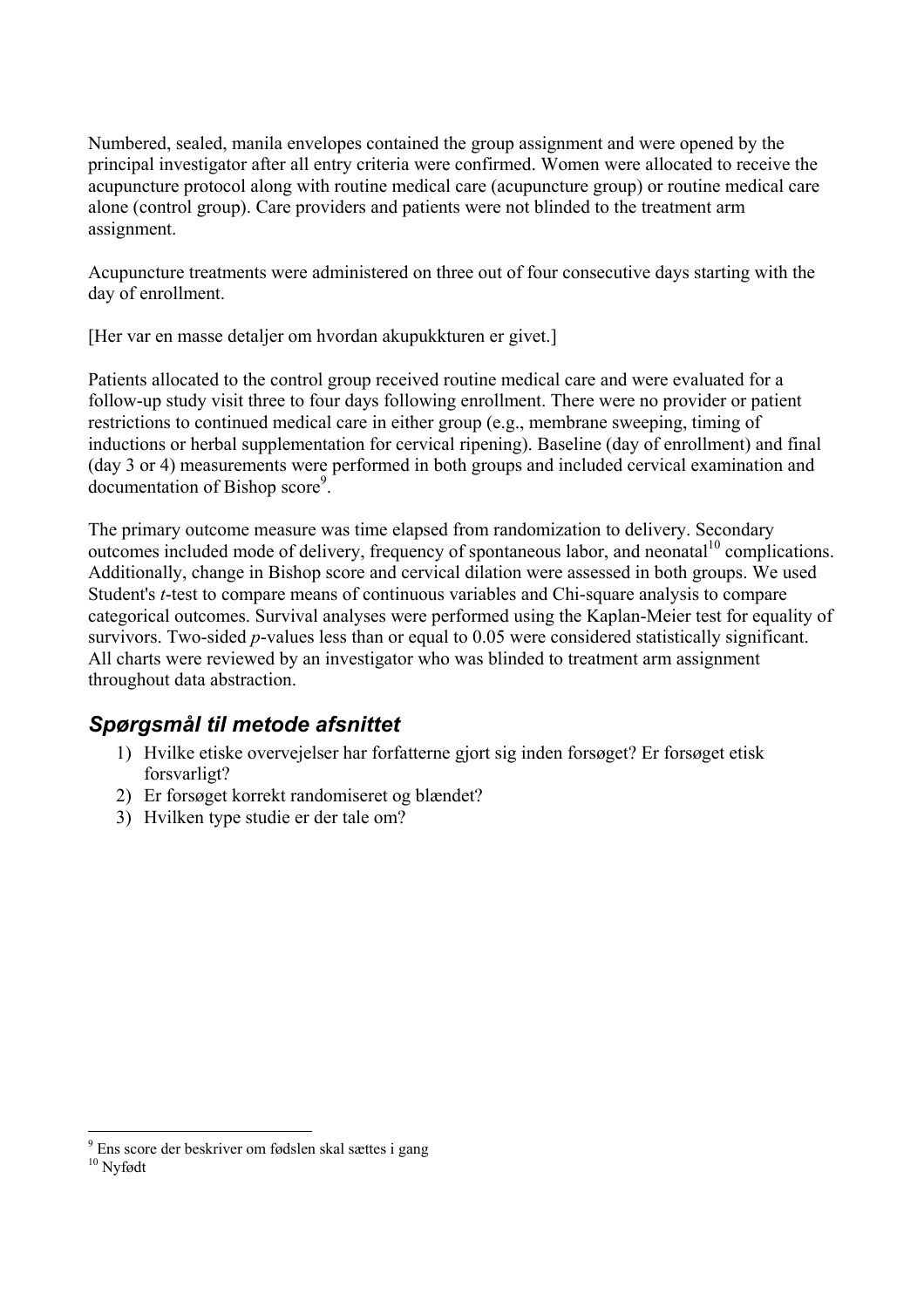# *Results*

Two hundred and thirty-five women were screened for eligibility. Of these, 139 (58%) delivered prior to enrollment, 33 (14%) declined participation, and seven (3%) did not reach eligibility criteria. Fifty-six nulliparous women were randomized, 30 to the acupuncture group and 26 to the control group (Figure 2). All patients completed their assigned treatment (unless delivery occurred) except for one woman in the acupuncture group who attended only two of her three acupuncture sessions. No patient abbreviated their treatment course secondary to discomfort during the procedures. Complete delivery outcome data were available on all women. There were no significant differences between the two groups in the demographic or medical measures assessed (Table I). The natural course of some of the pregnancies in each group was truncated by induction of labor in 22/56 (39%) of all cases (30% of the acupuncture group and 50% of the control group).



Figure 2. Flow diagram of eligible patients.

Spontaneous labor occurred in 70% of women in the acupuncture group but only in 50% of controls (OR 2.33, 95% CI 0.78-6.98, *p* = 0.12).

[Her var en masse andre outcome measures der ikke var signifikant forskellige for de to grupper]

We performed survival analysis to further explore the between-group differences in time to delivery. First, we analyzed deliveries over time for the entire sample of 56 subjects. We then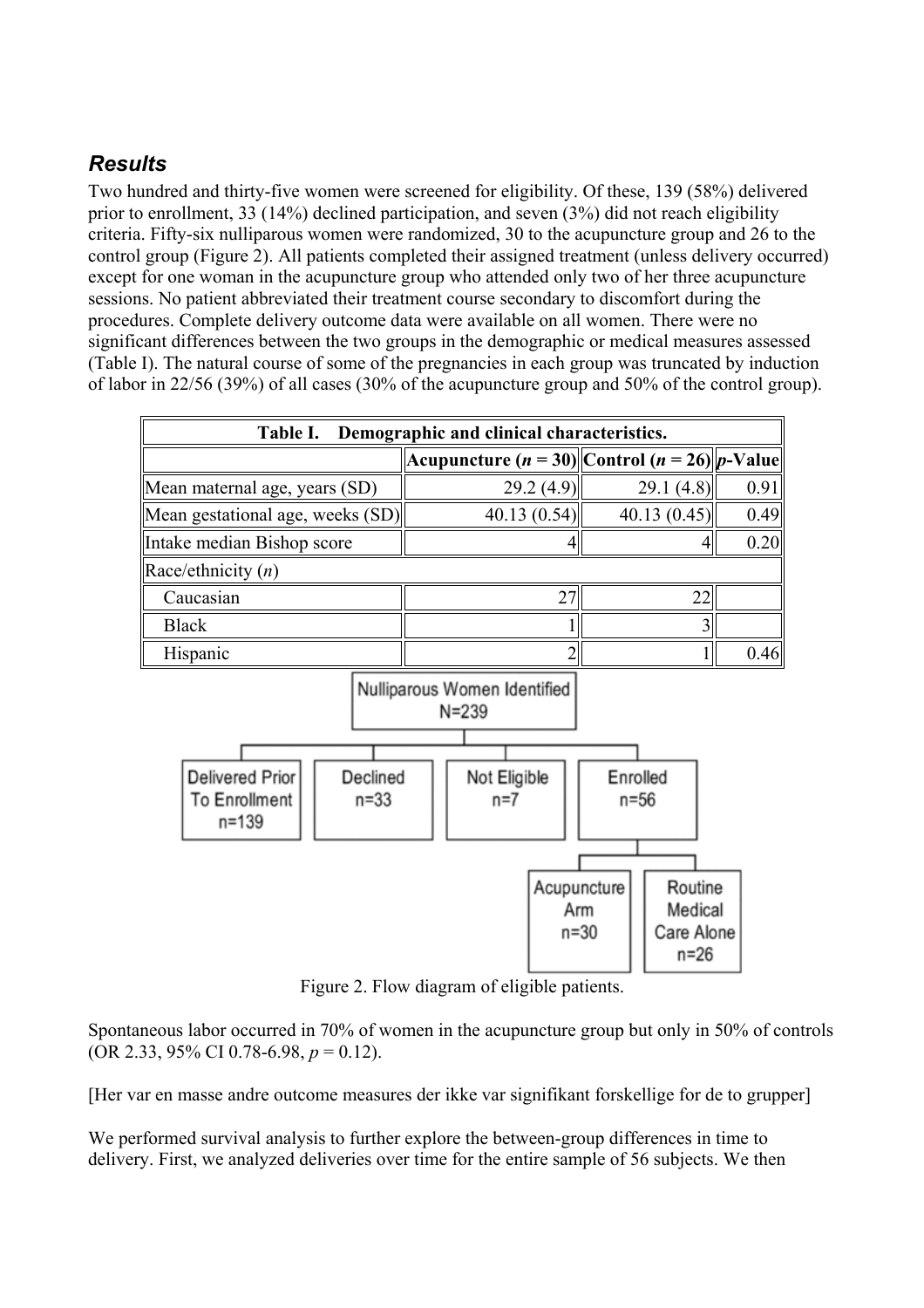repeated this analysis after excluding subjects whose course of pregnancy was not truncated by inpatient induction (Figure 3). This difference reached statistical significance for the spontaneous group ( $p = 0.05$ ), but not the entire population ( $p = 0.26$ ).



Figure 3.

Kaplan-Meier survival analysis of cumulative deliveries over time (spontaneous group only).

#### *Spørgsmål til resultatafsnittet*

- 4) Forskerne skriver: 'There were no significant differences between the two groups in the demographic…' Her hentyder de til etnicitet, men hvordan har de testet det? Hvorfor er det ikke korrekt at bruge denne test?
- 5) Hvad burde de have gjort?
- 6) Forskerne skriver: ' Spontaneous labor occurred in 70% of women in the acupuncture group but only in 50% of controls (OR 2.33, 95% CI 0.78-6.98, *p* = 0.12).' Hvordan er de kommet frem til en Odds Ratio på 2,33?
- 7) Hvordan er konfidensintervallet (CI) beregnet?
- 8) Forskerne har lavet en Kaplan-Meier test for at sammenligne fødselsraterne mellem kontrol og akupunktur gruppen (Figure 3). Hvordan skal figuren fortolkes?
- 9) Forskerne indikerer på figur 3 at der er en signifikant forskel, men hvilken test kan de have brugt?